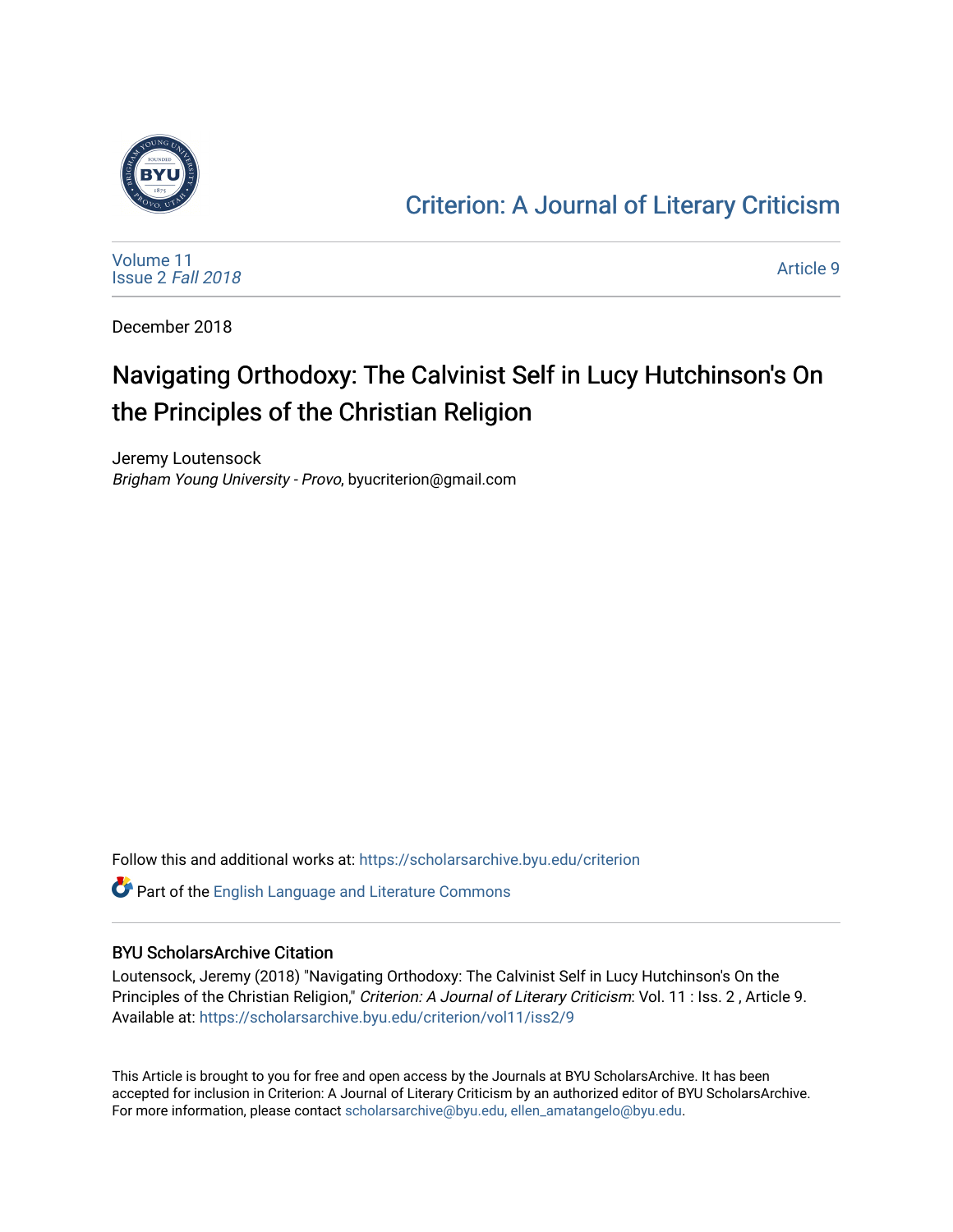# navigating orthodoxy

*The Calvinist Self in Lucy Hutchinson's* On the Principles of the Christian Religion

*Jeremy Loutensock*

In 1668, the English translator, poet, and biog rapher Lucy Hutchinson, composed a letter to her daughter containing what she refers to as a "little summary" of "sound truths" (1). This work, now published with the title, *On the Principles of the Christian Religion*, functions as a "last exhortation" (2), wherein Hutchinson carefully defines and urges her daughter to adopt what modern scholarship knows to be orthodox Calvinism. However, Hutchinson's *Principles* is far from being a mere reiteration of common religious thought. Rather, as Elizabeth Clarke notes, *Principles* "starts as an orthodox summary . . . [but] becomes a very interesting and original piece of theological thinking" (78). David Norbrook concurs with this view of *Principles*, noting that although Hutchinson does not stray far from the tenets of Calvinism, she demonstrates an acute awareness of and ability to address the potential pitfalls within contemporary theology (146). Such an awareness is evident within Hutchinson's perception of the Calvinist self, as defined by the doctrines of human depravity, predestination, and irrevocable grace. As Norbrook observes, Hutchinson seems to be aware that the implications of these beliefs could trap some believers in a "despairing impotency" (155), wherein they "doubt their election and conclude that diligence and religious observances would be futile" (146). Interestingly, however, no scholarship has thoroughly explored the precise manner in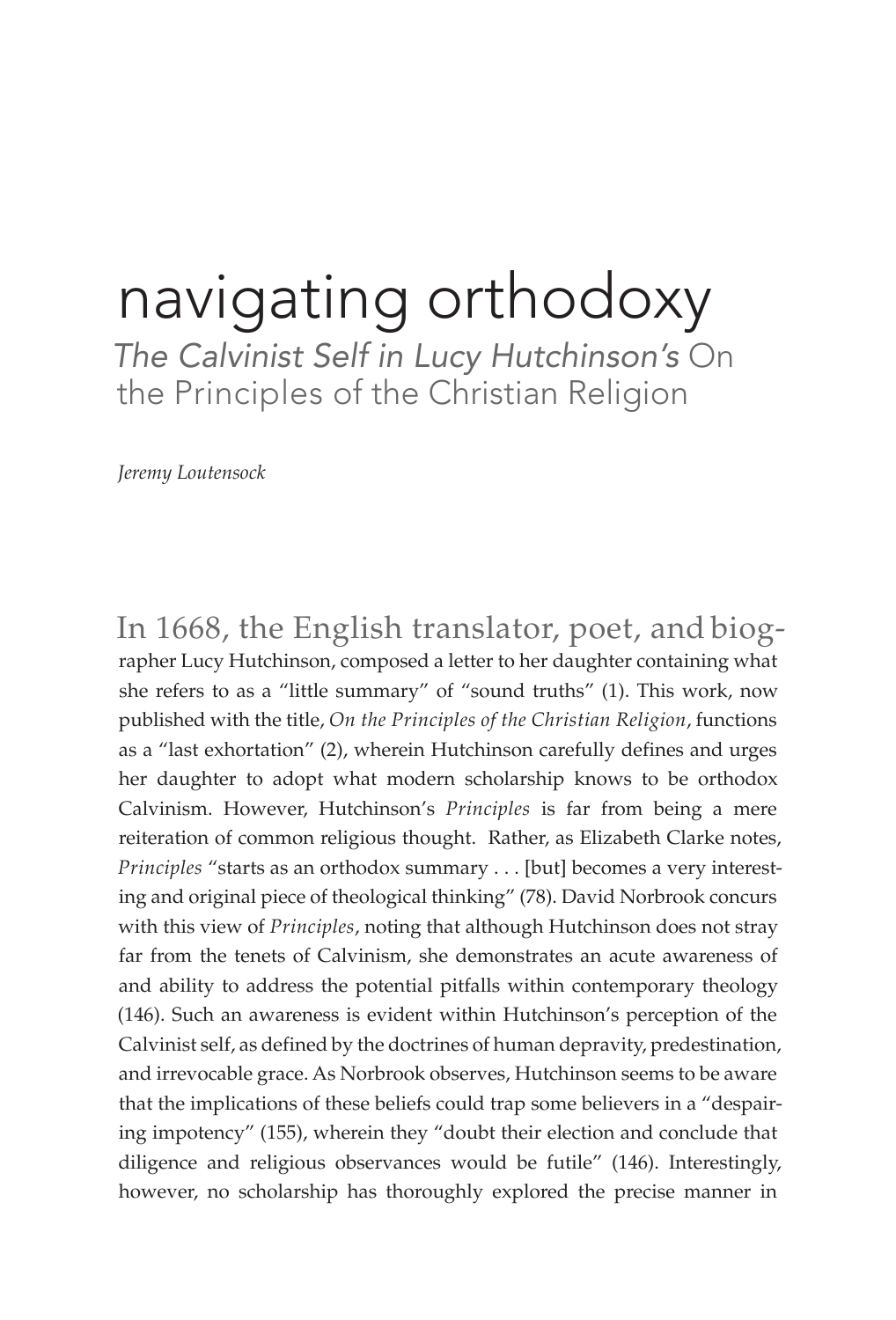which Hutchinson addresses this point of sensitivity within *Principles*. The current examination, therefore, will demonstrate that by selectively emphasizing specific *principles* within the framework of orthodox Calvinism, Hutchinson successfully navigates the potential pitfalls of Calvinistic belief and thereby produces a hopeful view of the self. In turn, by adopting this hopeful view of the self, Hutchinson ultimately transcends her own alleged mortal and gender deficiencies to assume a priestly religious authority.

In constructing an optimistic view of the self, one might expect Hutchinson to stray from the core tenets of orthodox Calvinism and their often demoralizing implications; this, however, is far from being the case. As a whole, the doctrines that Hutchinson upholds deviate little, if at all, from the tenets of orthodox Calvinism, including human depravity, predestination, and arbitrary bestowal of grace. The degree of Hutchinson's adherence to his belief system can be seen in the striking resemblance between Hutchinson's own "little summary" (1) and other Calvinist documents, such as The Judgement of the Synode Holden at Dort, a creedal statement that was jointly conceived by a gathering of Calvinist divines. For instance, within *Principles*, Hutchinson refers to mankind as "the children of darkness and slaves of Satan" who "can neither resolve nor execute any good work of [themselves]" (35). Similarly, *The Synode* asserts, "All men are conceived in sin [and] born the children of wrath, untoward to all good tending to salvation, . . . slaves of [sin], and neither will, nor can . . . set straight their own crooked nature" (32). It is not coincidental that both *Principles* and *The Synode* characterize mankind as "slaves." In each of these documents, human beings are portrayed as disempowered entities who are incapable of correcting their natural disposition toward unrighteousness. Thus, if *The Synode* is considered to be a reliable measure of Calvinist theology, then Hutchinson's view of unaided humanity closely aligns with the Calvinist tenet of human depravity.

In like manner, *Principles* and *The Synode* demonstrate a uniform view of predestination and the bestowal of grace. These views are evidenced in Hutchinson's assertion that "by the decree of God some men and angels are from eternity predestinated to everlasting life, and others [are foreordained] to everlasting death" (20). Clarifying the means whereby the elect gain everlasting life, Hutchinson then asserts, "all who are elected in Christ . . . are effectually called unto faith in Christ by his Spirit, working in due season, are justified, adopted, sanctified, and kept by his power" (21). Similarly, *The Synode* claims that "in process of time, God bestoweth faith on some and not on others, this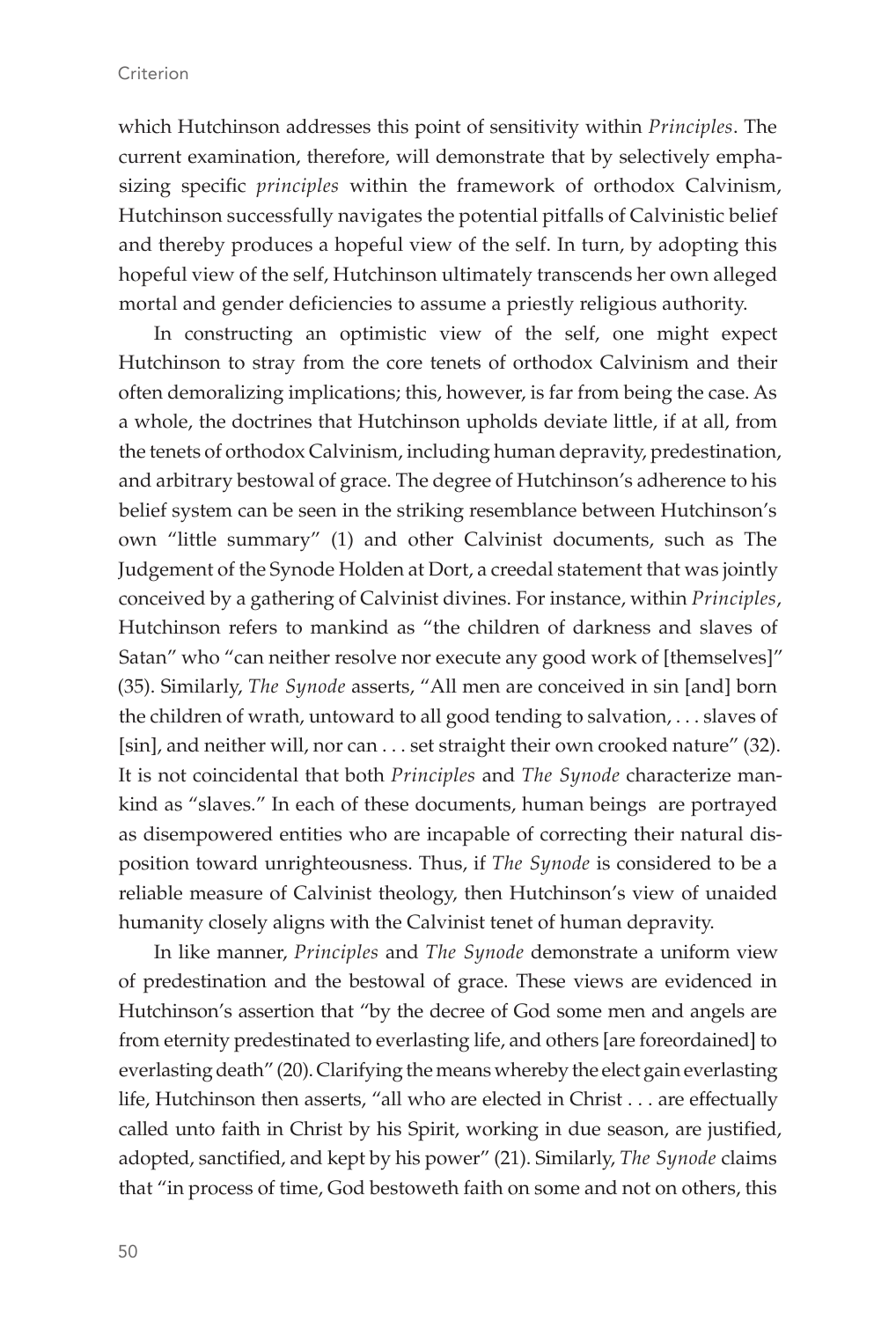[proceeding] from his eternal decree." (3). The stress that each of these works places on the arbitrary decrees of God when describing the fate of human souls unmistakably reflects Calvinistic predestination. Likewise, by attributing the faith and consequent redemption of the elect to the enabling intervention of deity, both *Principles* and *The Synode* demonstrate a Calvinist view of salvation and the bestowal of grace. Thus, the striking similarity between Hutchinson's theology and a creedal document, such as *The Synode*, demonstrates that Hutchinson's "final exhortation" is firmly grounded in the overarching theological context of mainstream Calvinism. As a result, the construction of the self-found in *Principles* is not an unconventional notion but a carefully constructed view of the elect, Calvinist self.

Despite Hutchinson's close adherence to orthodoxy, however, her view of the self-consciously avoids the demoralizing implications of Calvinist theology and seeks instead to construct a more optimistic concept of the self. Norbrook points out that the doctrine of predestination caused many in Hutchinson's time to despairingly assume that they were reprobates, or those who are predestined to damnation. However, although Hutchinson acknowledges that part of mankind is doomed to "dishonor and wrath" (21), she rejects the notion that God should be viewed solely as an "offended judge" (39) and maintains that those who "despair of [their salvation]" as a result of this belief are in error (23). Instead, Hutchinson advocates for a view of the self that hopes for election and carefully watches for the "means" or evidences of divine favor (23), ultimately declaring that "no man ought to determine of himself, or any other, that he is a reprobate" (20).

Hutchinson's construction of an optimistic view of the human self begins with her characterization of mankind's relationship with sin. Calvinist theology maintains that the reprobate are left to "their own ways" (The Synode 9), or in other words, they remain in a state of sin and are incapable of performing good works or preaching the word of God. In spite of this belief, however, Hutchinson strongly emphasizes that recognizing the presence of sin in one's life should not drive that individual to assume that he or she is reprobate. Rather, she stresses that being painfully brought to acknowledge one's moral fallibility could, in fact, be the first step to realizing one's election. Describing this process, Hutchinson states that the redemptive process begins with the elect "being awakened with the terrors of the law, and [finding themselves] . . . under the bondage of [sin]" (62). By emphasizing that such "convictions" for sin are the first steps or "preliminary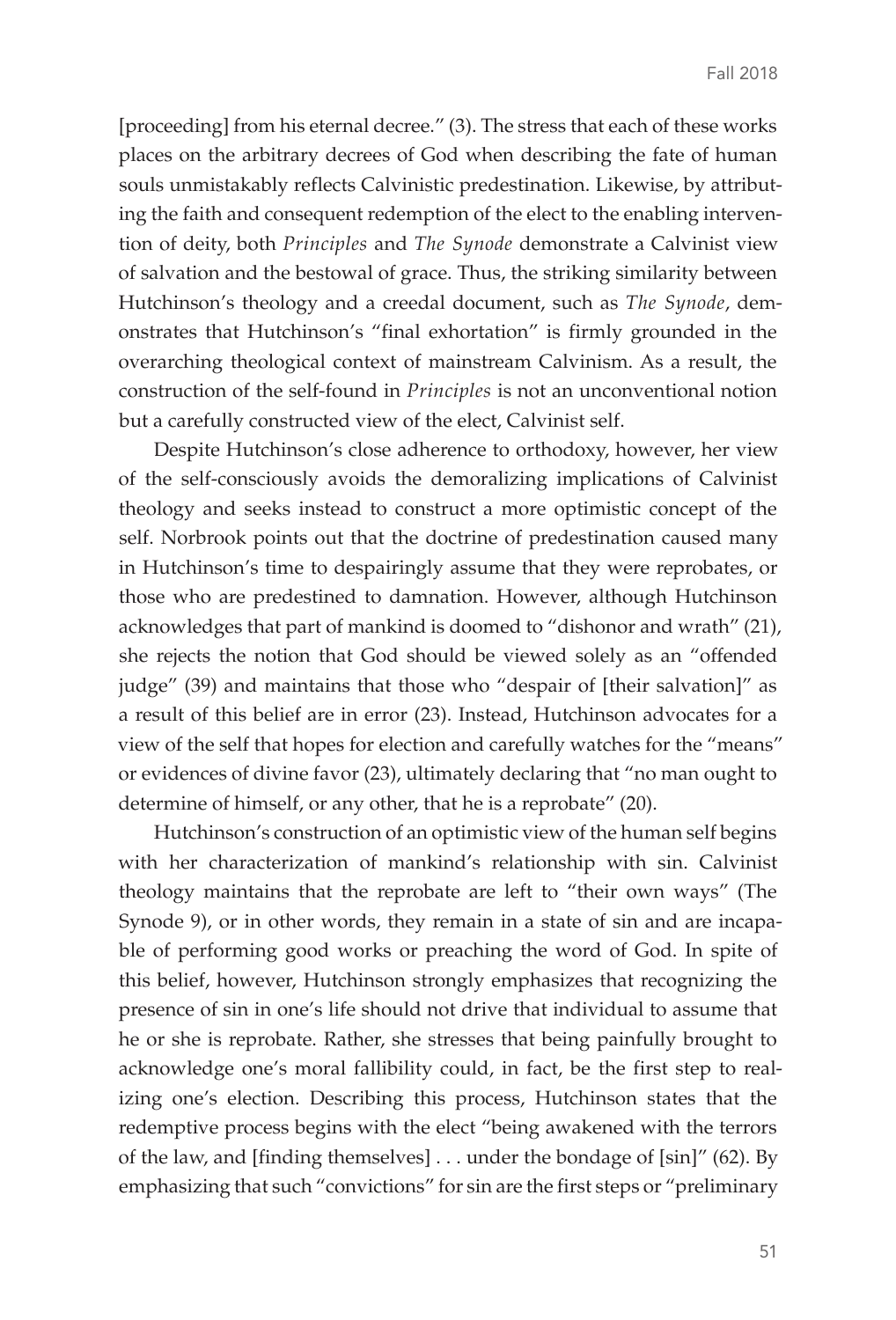#### **Criterion**

work" to redemption (63), Hutchinson effectively blurs the indicative signs of one's status as either elect or reprobate and thereby displays the difficulty of ascertaining one's standing before God. Stating this more explicitly, Hutchinson declares, "The reprobates, as well as the elect, have convictions and humiliations for [sin], which are not easily distinguishable from each other" (66). Thus, by conflating the experiences of both the elect and the reprobate with sin, Hutchinson incorporates a sort of uncertain hopefulness into her view of the Calvinist self. After all, Hutchinson states that such convictions are an integral part of redemption and God's enablement of the elect to love and become devoted to him. This is made abundantly clear in an analogy, wherein Hutchinson observes, "he that is [asleep] complains not of the darkness, but he that wakes in the dungeon greets the light with more exceeding joy" (64). Thus, by emphasizing that both the elect and reprobate experience conviction for sin, Hutchinson enables a view of the self that resists the despair associated with assumed reprobation and preserves the possibility of one's election.

In a similar fashion, Hutchinson's treatment of regeneration, the process by which God relieves the elect of convictions and enables them to perform good works, also fosters an optimistic view of the self. Orthodox Calvinism maintains that God, through the Holy Spirit, overcomes human depravity within the elect and moves these individuals to assume godly states of mind that then lead to obedience and good works (The Synode 38). In *Principles*, Hutchinson supports her optimistic view of the Calvinist self by emphasizing the individualized intensity, timing, and pace of this process. Speaking of this, Hutchinson submits,

The manner of the [work] of regeneration, though the [work] be the same, is different [almost] in every child that is [born] of God; as in the [natural] birth some have longer, some more [painful] pangs, some more desperate hazards and faintings, so according to the [several natural] constitutions, and other circumstances of various persons, and the force of the Spirit wounding the [soul] more deeply or more indulgently, some immediately close to Christ, some lie many days, months, and years under [cruel] agonies of [spirit] and are brought almost to the gates of hell before Christ snatch[es] them out of the power of death. (66-67)

As this passage demonstrates, Hutchinson adamantly teaches that regeneration is an individualized and unique experience for each elect person. According to her, all elect individuals experience some preliminary form of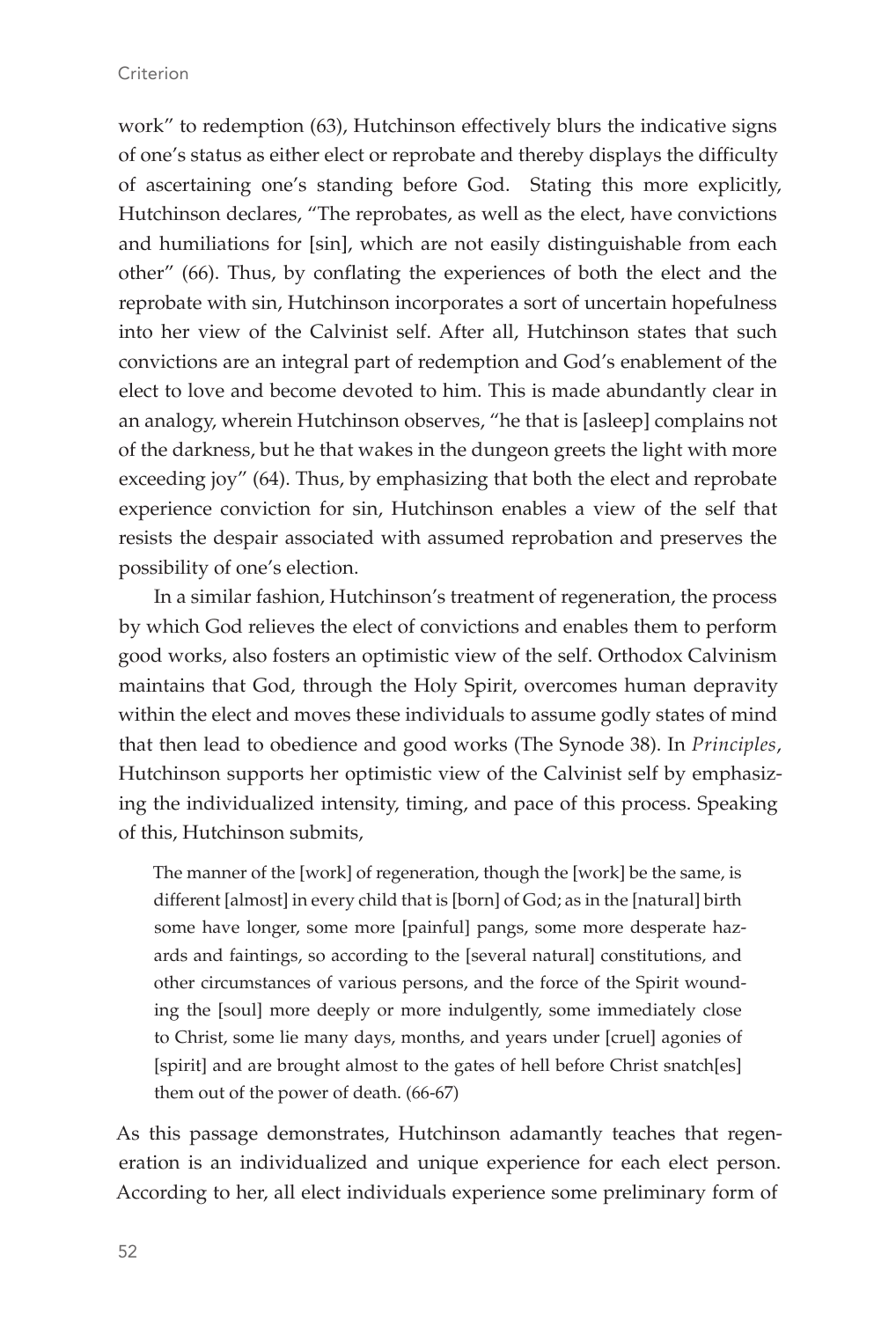convictions. However, the "hazards" and "agonies" experienced by some are of a much greater intensity. Likewise, this painful state endures longer for some individuals than others before regeneration begins. Finally, while regeneration is a quick process for some, bringing them "immediately close to Christ," others experience a more gradual alleviation and may feel that they are "brought almost to the gates of hell." Like Hutchinson's discourse on convictions, this characterization of regeneration encompasses a wide breadth of human experience with deity and maintains the possibility of election in circumstances where evidence of such may not be prevalent or signs to the contrary may seem to exist.

By thus emphasizing the presence of convictions and the nature of regeneration within the process of redemption, Hutchinson ultimately constructs a view of the Calvinist self that is founded upon an uncertain but very much plausible hope for redemption. Her religious thought, encapsulated within orthodox Calvinism, creates a scenario for humanity in which sin and guilt are not indicative of reprobation and may even be the first evidences of election. Combined with Hutchinson's unwavering certainty that "all who are elected in Christ . . . are redeemed by Christ" (21), this view of the self-advocates for optimistic vigilance, wherein individuals carefully and hopefully watch for God's "means" (23) or evidences of election. In turn and through process of time, Hutchinson maintains that these unknowingly elect individuals will eventually experience a gradual "mortification of [sin]" (78) and someday overcome temptation all together. As she states, "though [the] remaining corruption sometimes [prevail], through the [continual supply] of grace from Christ by his [Spirit, sin] shall in the end be totally vanquished, . . . and the regenerate part shall overcome" (79).

Not surprisingly, Hutchinson's orthodox but optimistic conceptualization of the self is not only a universal concept but one that she also subtly applies to herself individually. Indeed, as Norbrook observes, "[Hutchinson's] writings give no signs of anguished debate about her own salvation" (147). This is especially clear in *Principles*, wherein Hutchinson acknowledges her own fallibility as both a deprived human being and as a woman but consistently portrays herself as an elect person who is in the midst of regeneration. Beginning in the opening lines of her doctrinal dissertation, Hutchinson confesses the reality of her own "infirmities and imperfections" (1) and later recognizes that at times these cause her to "weakly" and "confusedly" relate the word of God (89). In conceding these weaknesses, Hutchinson explicitly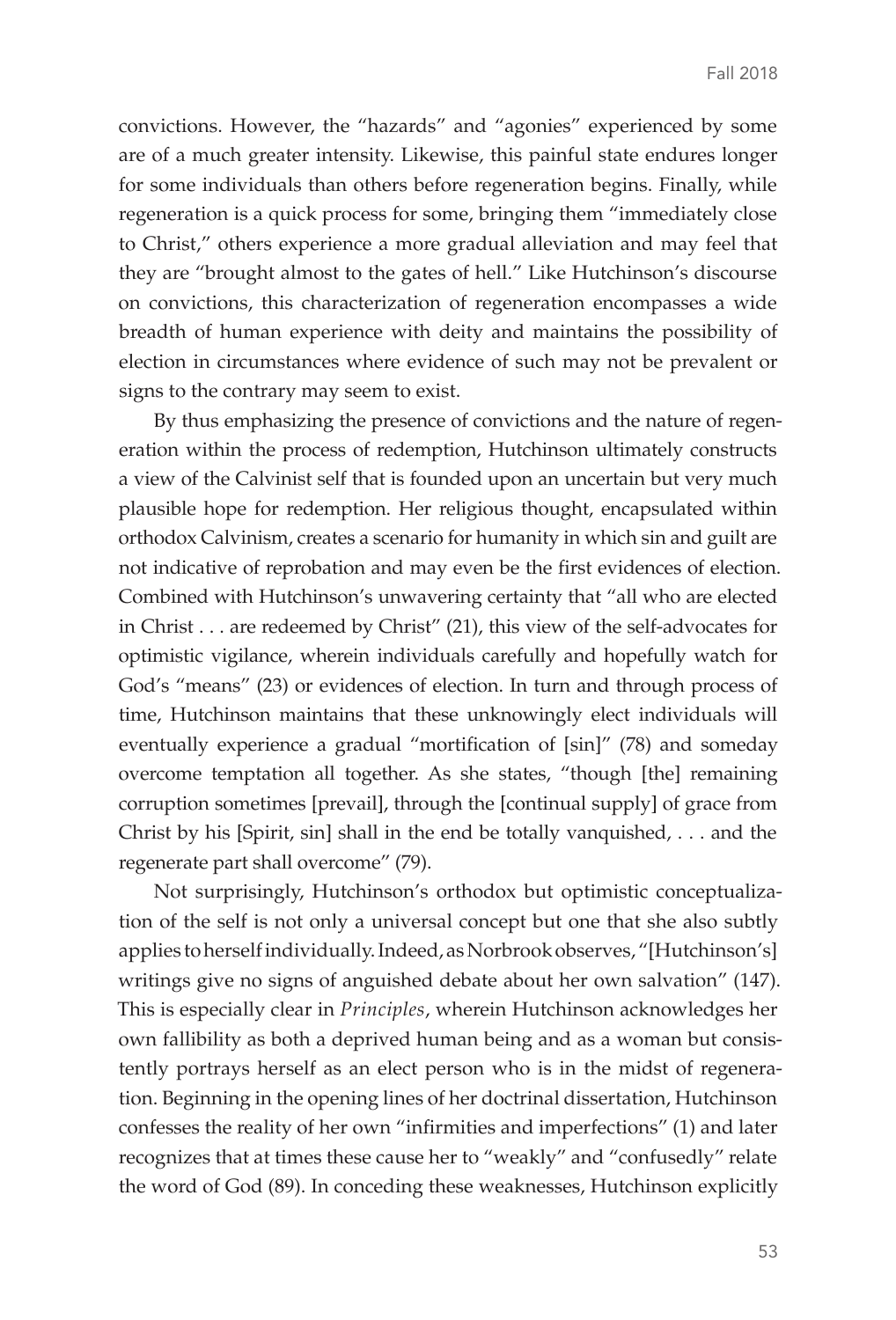concedes that the most fundamental symptoms of human depravity—an inability to fully engage with and relate to artifacts of righteousness—are present within her life. By doing so, Hutchinson actively accepts depravity as a basic component of her self-conception.

In like manner, Hutchinson also accepts the alleged weakness and susceptibility that contemporary theology assigned to women. This can be seen clearly in Hutchinson's choice of genre. Modern scholars agree that Hutchinson seems to have deliberately written *Principles* as a "mother's legacy." Based on the work of Jennifer Heller, this certainly seems to be the case. Heller observes that mothers' legacies function on the basis of maternal authority and are therefore almost always directed toward a "tender reader," usually including the writer's own child or children (43). Additionally, the mother's legacy often acknowledges the writer's deficiencies and relies on the author's love for her intended recipient to generate credibility, rather than asserting an academic pedigree (40). Clearly, *Principles* conforms to these generic parameters. Like other works within this genre, *Principles* exclusively and privately addresses Hutchinson's daughter. More specifically, Hutchinson fears that her daughter, for whom she has received "good hopes" of election (8), will fall into error by joining an unidentified sect (3-4). Thus, *Principles* resembles a group of mothers' legacies that specifically address wayward children. Likewise, as has been demonstrated, Hutchinson confesses her own weaknesses, relying on her daughter's "duty to [hear] and receive [her mother's] instruction" (90). Therefore, as Clarke purports, the generic structure of *Principles* demonstrates Hutchinson's awareness that she is writing within a designated, female literary space (81) and consequently reflects the contemporary belief regarding women's lesser ability to discourse on religious topics. Hutchinson's explicit acknowledgement of women's "ignorance and [weakness] of judgment" (5) further evidences the submission of her own self-conception to the doctrines of contemporary theology and her complete reliance upon deity to overcome weaknesses.

Despite the implications of contemporary religious belief for her self-conception, however, Hutchinson's emphasis on the process of redemption ultimately allows her to transcend the alleged weaknesses of her mortality and gender. This is plainly demonstrated in the introductory letter within *Principles*. Therein, Hutchinson claims, "Through mercy I find [myself daily] more [fixed] and [established than] I have sometimes [been], when the miscarriages of many that [professed] the truth, were a great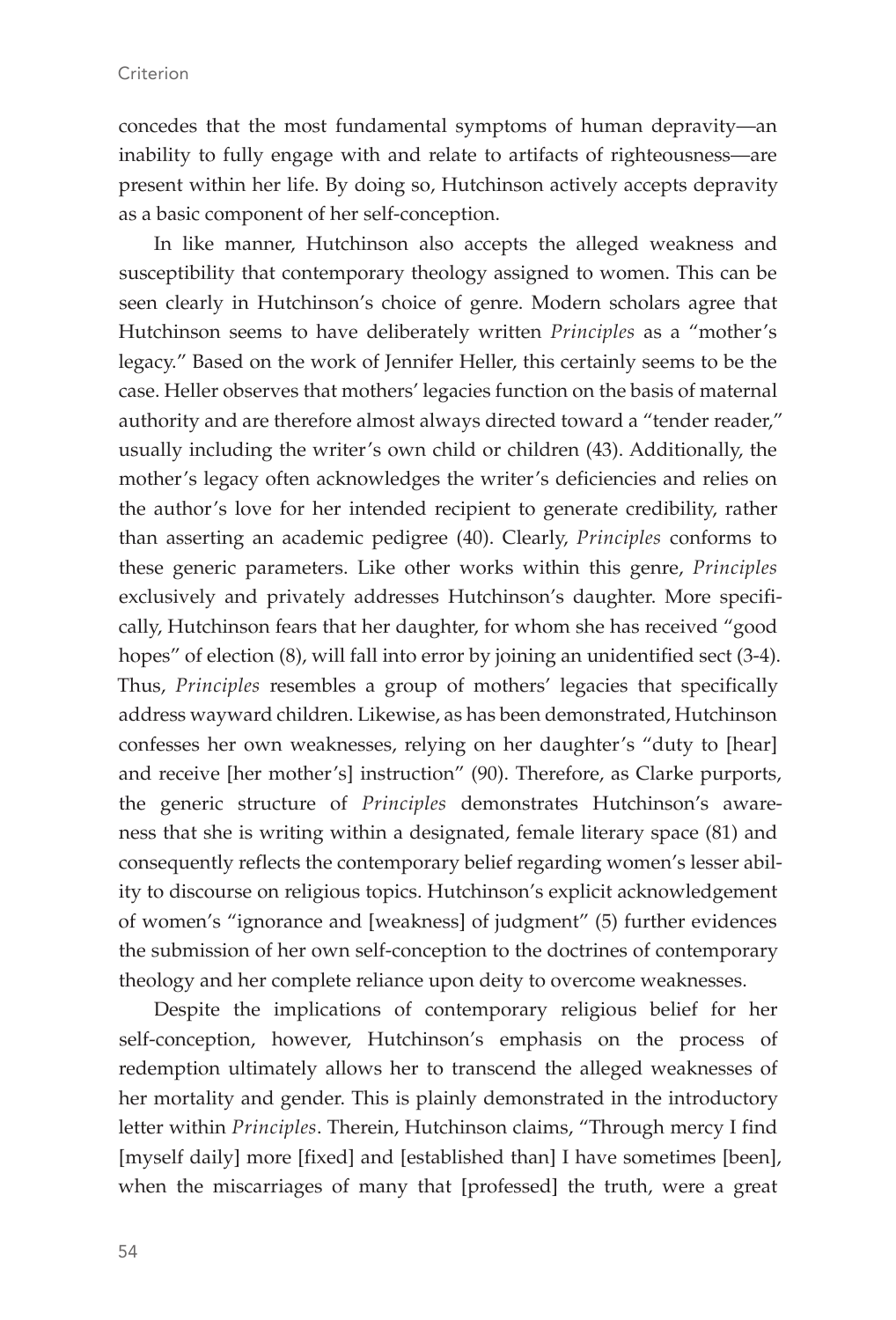stumbling block to me" (6). Clearly, although Hutchinson accepts that she has at times fallen into doctrinal error, the intervention of deity has enabled her to become "fixed" in what she believes to be correct principles. The resemblance of this passage with Hutchinson's description of her daughter's situation makes this passage especially significant. Hutchinson is explicit in warning her daughter that joining a sect often leads believers to "espouse all the [erroneous practices] and opinions" of that particular group (4). By then touching on the susceptibility of women to "[entertain] fancies, and [be] pertinacious in them" (6), Hutchinson directly links female weakness to theological error. Consequently, when Hutchinson claims to have overcome the "miscarriages of [those] that [professed] the truth" (6), she seems to indicate that grace has allowed her to overcome a significant fallibility that is associated with her gender, as well as her more general human depravity.

The manner in which Hutchinson deviates from the generic conventions of the mother's legacy also reveals her divinely enabled status. Unlike most female writers of her time, Hutchinson's discourse in *Principles* is grounded firmly within scripture and the work of contemporary theologians. Likewise, Hutchinson's focus on arriving at a correct understanding of doctrinal principles differs greatly from the practical advice on modest dress and spousal duties that characterizes the writings of most other contemporary women (Norbrook 142). Finally, Hutchinson's source of authority also departs from the norm of the mother's legacy. Based on the amount of confidence that she places in her interpretation of correct theology within *Principles*, Hutchinson seems to indicate that her authority on this subject is more priestly than maternal. Whereas most legacy writers rely exclusively on maternal affection as a source of authority, Hutchinson also claims to have received the "characters" contained within *Principles* directly from God (91) and thereby possess a divinely appointed duty to relate these to her elect daughter (90). This model of authority creates the impression that Hutchinson is functioning as a divine messenger who represents God to his people. Consequently, although some of Hutchinson's rhetoric is similar to other mothers' legacies, her subject matter and claim to divine authority differentiates *Principles* from the works of other contemporary women. Thus, by stressing the ability of deity to enable the elect, Hutchinson seems to suggest that she, herself, has been empowered to overcome the fallibilities of both her fallen, mortal state and gender.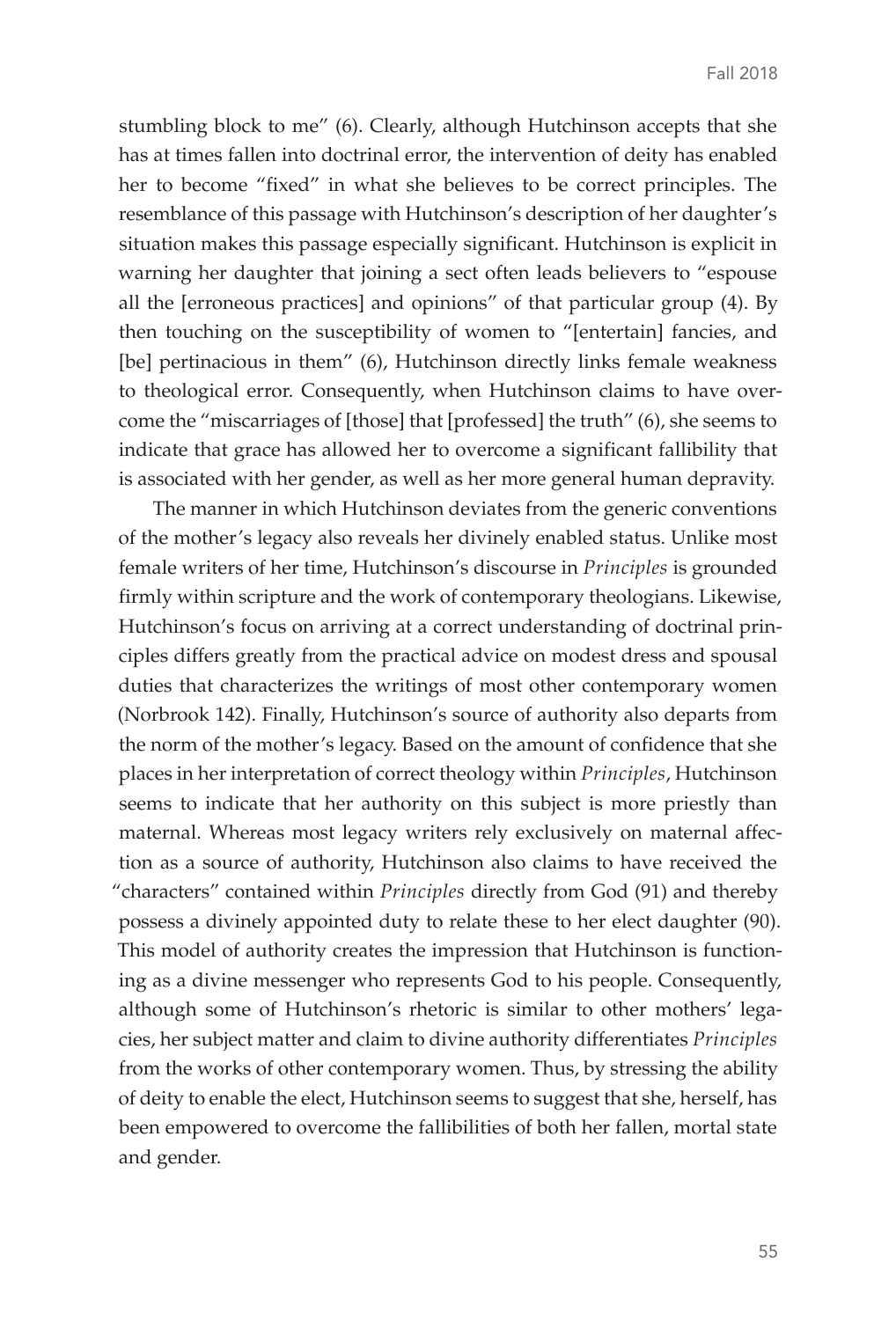**Criterion** 

Ultimately, despite Hutchinson's description of *Principles* as a "little summary" (1) of preexisting religious thought, this work represents an educated and skillful ability to navigate Calvinist theology. By selectively emphasizing specific Calvinist beliefs, Hutchinson combats the believer's inclination to despairingly assume that he or she is predestined to damnation and instead constructs a scenario in which individuals are to patiently watch and hope for eventual evidences of their election. Additionally, by applying this conceptualization of the self to her own situation, Hutchinson creates a theological space in which she can transcend many of the weaknesses of her mortal state and the limitations attached to her gender. As a result, Hutchinson assumes a priestly and independent religious authority. At a time when nearly 2,000 nonconformist clergymen were forced from their parishes and livelihoods (Spurr 43) and independent believers, such as Hutchinson, were barred from gathering in all but the smallest of conventicles (51), such divinely enabled authority was no doubt essential to Hutchinson's religious life outside the established Church of England. Indeed, based on Hutchinson's perception of her time as a day in which truth was "[clouded] with mists of error" (3), this ability to independently discover and relate the word of God seems to be foundational to Hutchinson's capacity to defy the standing religious order and the civil authorities that supported it.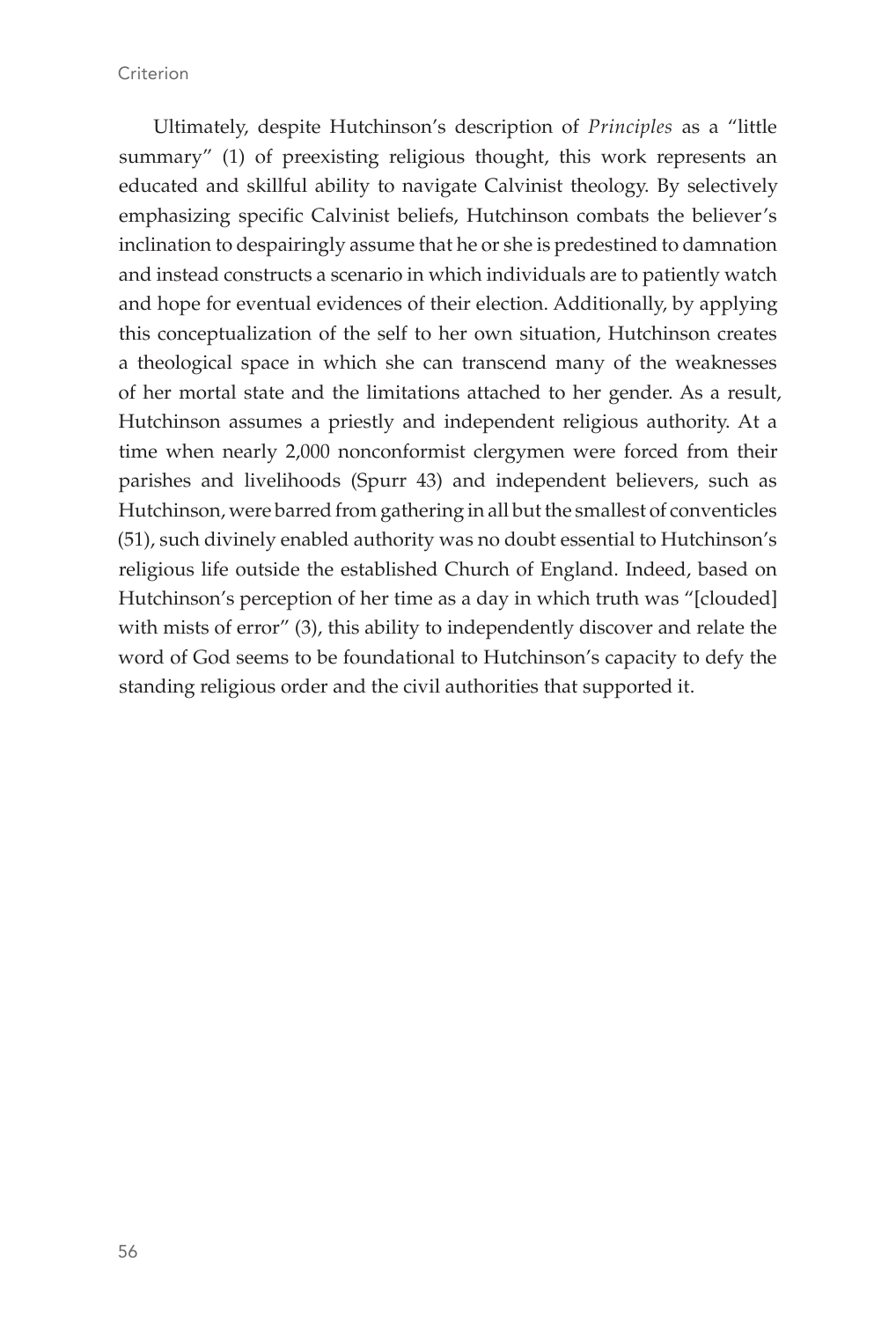## Works Cited

- Clarke, Elizabeth. "Contextualizing the Woman Writer: Editing Lucy Hutchinson's Religious Prose." *Editing Early Modern Women,* edited by Sarah Ross and Paul Salzman, Cambridge UP, 2016, pp. 77–94.
- Heller, Jennifer. *The Mother's Legacy in Early Modern England,* Ashgate Publishing, 2011.
- Hutchinson, Lucy. *On the Principles of the Christian Religion.* 1817. Google Books. Accessed 28 Oct. 2017.
- *The Judgement of the Synode Holden at Dort, Concerning the Five Articles as also their Sentence Touching Conradus Vorstius,* 1619. Early English Books Online, Proquest. Accessed 2 Nov. 2017.
- Norbrook, David. "Lucy Hutchinson: Theology, Gender and Translation.*" The Seventeenth Century,* vol. 30, no. 2, 2015, pp. 139–62. *Taylor & Francis Online.*  Accessed 6 Nov. 2017.
- Spurr, John. *The Restoration Church of England, 1646–1689*. Yale UP, 1991*.*